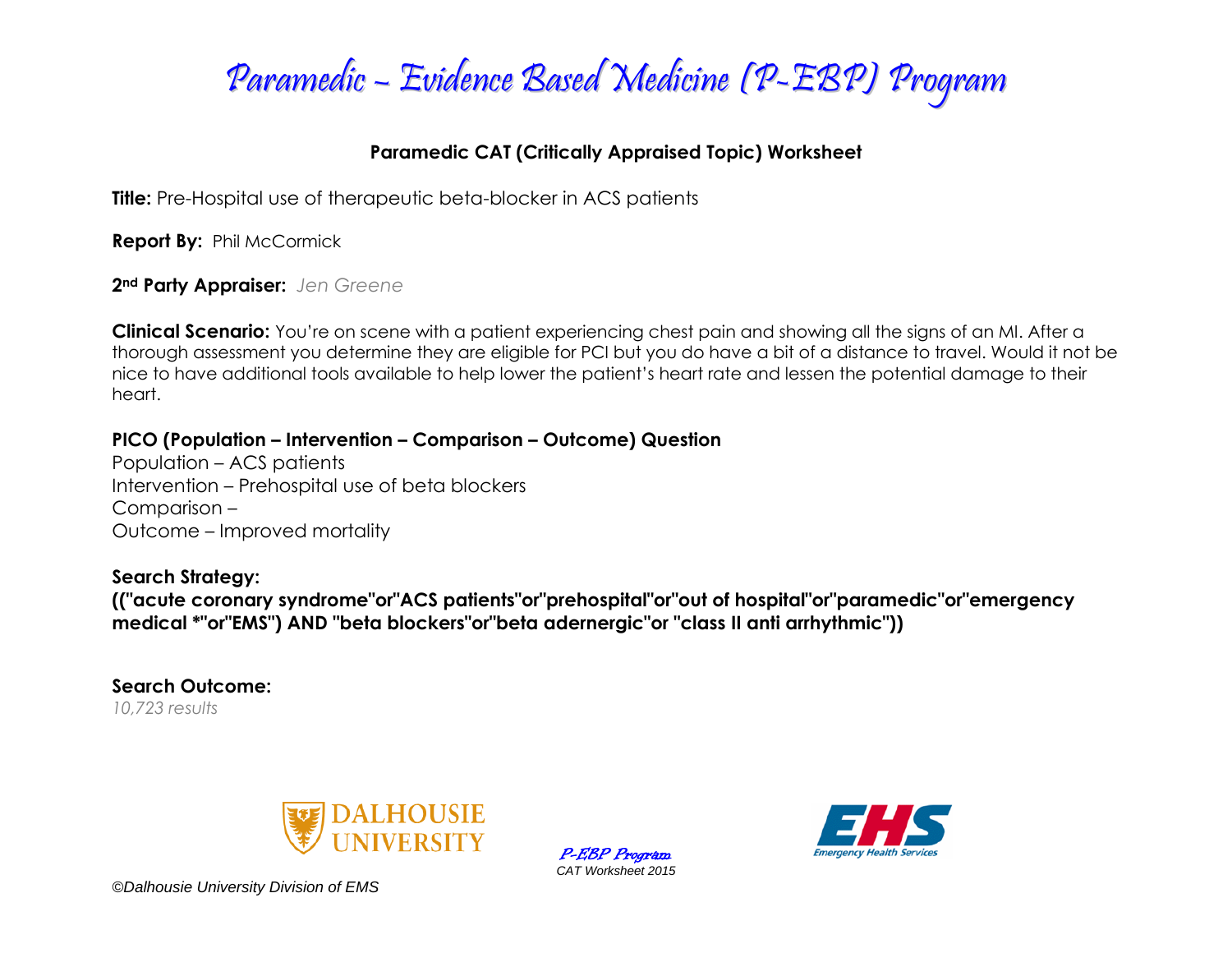## Paramedic – Evidence Based Medicine (P-EBP) Program

| <b>Relevant Papers:</b> |                                                                                                                     |                                                                                                                        |                                                                                                                                                          |                                                                                                                                                                                                                                                                                                                                                                                                                                                                                                                                                                                                                                                                                |                                                                                                                                                                                                                                                                                                                               |  |
|-------------------------|---------------------------------------------------------------------------------------------------------------------|------------------------------------------------------------------------------------------------------------------------|----------------------------------------------------------------------------------------------------------------------------------------------------------|--------------------------------------------------------------------------------------------------------------------------------------------------------------------------------------------------------------------------------------------------------------------------------------------------------------------------------------------------------------------------------------------------------------------------------------------------------------------------------------------------------------------------------------------------------------------------------------------------------------------------------------------------------------------------------|-------------------------------------------------------------------------------------------------------------------------------------------------------------------------------------------------------------------------------------------------------------------------------------------------------------------------------|--|
| AUTHOR, DATE            | POPULATION:<br>SAMPLE<br><b>CHARACTERISTICS</b>                                                                     | <b>DESIGN (LOE)</b>                                                                                                    | <b>OUTCOMES</b>                                                                                                                                          | <b>RESULTS</b>                                                                                                                                                                                                                                                                                                                                                                                                                                                                                                                                                                                                                                                                 | STRENGTHS/<br>WEAKNESSES                                                                                                                                                                                                                                                                                                      |  |
| Park, K.L., ETAL 2014   | 13,110 adults (> 18 years<br>suffering from ACS<br>registered in the Global<br>Registry of Acute<br>Coronary Events | This was a level II<br>retrospective study<br>of people treated<br>for ACS with STEMI<br>in 126 hospitals<br>globally. | The use of early beta<br>blockers associated<br>with a decreased risk<br>of cardiogenic shock,<br>ventricular arrhythmias<br>and acute heart<br>failure. | 4.8% cardiogenic shock in<br>early (<24 hrs) IV beta<br>blocker (p value $< .001$ ) vs<br>3.0% cardiogenic shock in<br>early (<24 hrs) oral beta<br>blockers (p value $< .001$ )<br>vs 6.2% cardiogenic shock<br>vs delayed (>24hrs) beta<br>blockers (p value .038)<br>15% Heart Failure in early<br>IV beta blockers (p value<br>.15) vs 14% heart failure in<br>early oral beta blockers (p<br>value <.001) vs 19% heart<br>failure in delayed beta<br>blockers (p value $< .001$ )<br>11% VF/VT in early IV beta<br>blockers (p value <.001) vs<br>6.7% VF/VT in early oral<br>beta blockers (p value<br><.001) vs 9.5% VF/VT in<br>delayed beta blockers (p<br>value .27) | There were some<br>flaws involved. It was<br>a large retrospective<br>study involving 126<br>hospitals. The<br>population was not<br>randomized, and<br>protocols may have<br>varied with each<br>hospital. Other<br>medications might<br>have compounded<br>the situations and not<br>one specific beta<br>blocker was used. |  |
| Borja, I., ETAL 2013    | 270 patients<br>experiencing > 2mm<br>elevation in lead V1-V5                                                       | This was a single<br>blind (to evaluators<br>only) randomized<br>study with 2 groups.<br>1 receiving IV                | The early use of IV<br>metoprolol in<br>conjunction with PCI<br>treatment reduces the<br>infarct size and                                                | Group 1 IV metoprolol<br>$(n=140)$ Major acute<br>cardiac event >24hrs 7.1%<br>vs Control (n=130) Major<br>acute cardiac event                                                                                                                                                                                                                                                                                                                                                                                                                                                                                                                                                 | This study was<br>randomized and<br>single blind study. The<br>acceptance criteria<br>were narrow. The                                                                                                                                                                                                                        |  |
|                         |                                                                                                                     | metoprolol prior to                                                                                                    | adverse affects                                                                                                                                          | 12.3%                                                                                                                                                                                                                                                                                                                                                                                                                                                                                                                                                                                                                                                                          | specific requirements                                                                                                                                                                                                                                                                                                         |  |



P-EBP Program *CAT Worksheet 2015*



*©Dalhousie University Division of EMS*